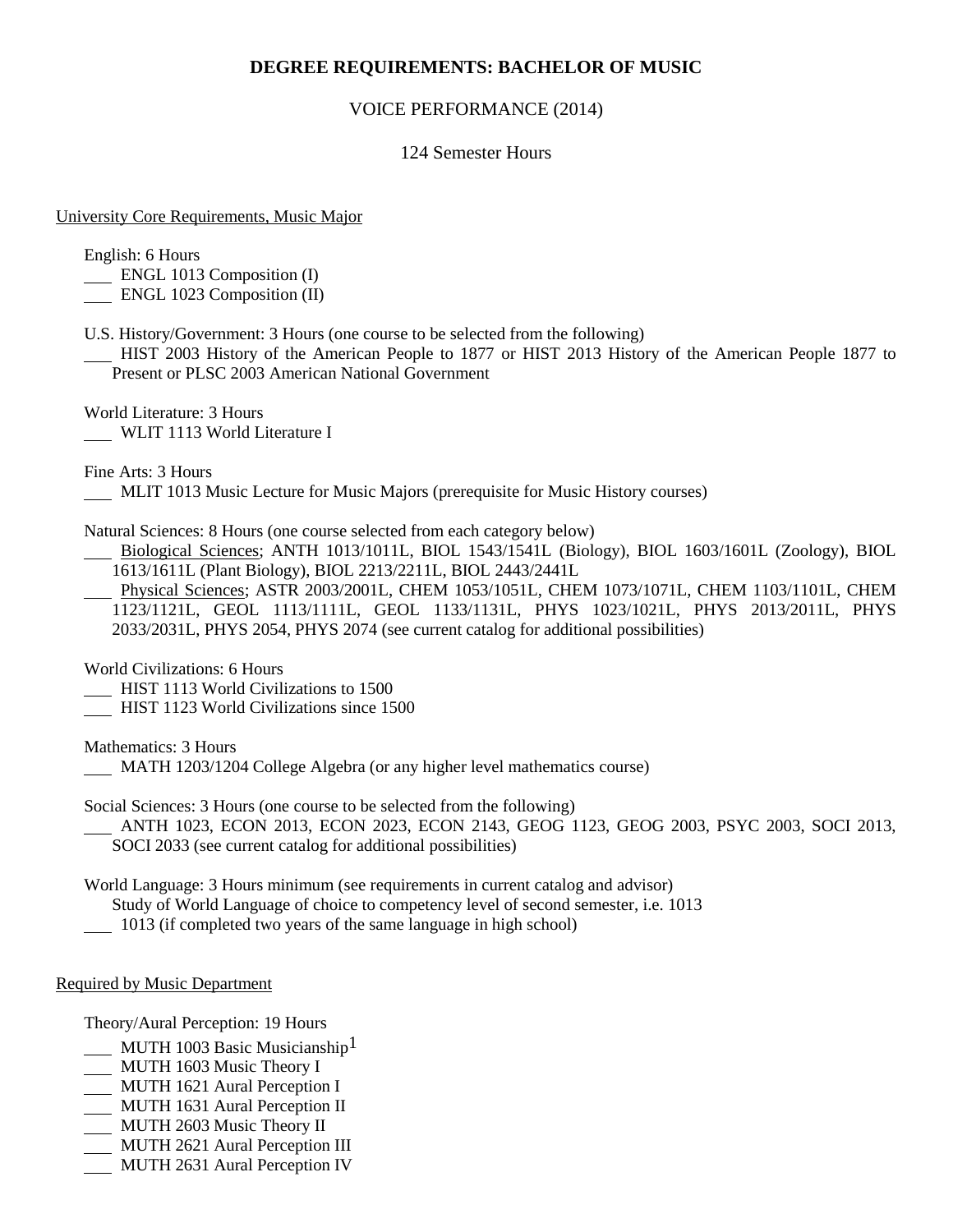- MUTH 3603 18th Century Counterpoint
- MUTH 3613 Form and 20th Century Techniques
- MUTH 4703 Writing Music Analysis
- Class Piano: 4 Hours2
- MUAC 1221 Piano Class for Music Majors I
- MUAC 1231 Piano Class for Music Majors II
- MUAC 2221 Piano Class for Music Majors III
- MUAC 2231 Piano Class for Music Majors IV

Music Technology: 2 Hours (sophomore standing required for enrollment) **MUAC 2112 Music Technology** 

History/Literature: 15 Hours

- MUHS 3703 History of Music to 1800
- MUHS 3713 History of Music from 1800 to Present
- MUHS 4253 Special Topics in Music History<sup>3</sup>
- MUHS 4763 Survey of Vocal Literature I<sup>4</sup>
- MUHS 4773 Survey of Vocal Literature II<sup>4</sup>

Applied Music (Private): 24 Hours<sup>5</sup>

- MUAP 110V (6 hours)
- MUAP 210V (6 hours)
- $\overline{\phantom{0}}$  MUAP 310V (5 hours)
- **MUAP 3201 Recital I**
- $MUAP$  410V (5 hours)
- MUAP 4201 Recital II

Vocal Diction: 3 Hours6

- MUAC 1121 Italian Diction for Singers
- MUAC 1141 German Diction for Singers
- MUAC 1151 French Diction for Singers

Pedagogy: 2 Hours MUPD 3801 Conducting I

Ensemble: 8 Hours (See advisor for ensemble selection) MUEN 8 hours

Additional World Language: 9 Hours language study must include French, German, and Italian.

- French
- German
- Italian

Notes:

- 1. MUTH 1003 Basic Musicianship does not count toward the 19 hours of required theory (or as a free elective); entering students will take a diagnostic exam and may not be required to take the course.
- 2. Students who place out of Class Piano I, II, or III will receive credit for the omitted course(s) when they have validated their higher placement by completing the course in which they are placed with a "B" or better.
- 3. Satisfactory completion of the term paper in this class will fulfill the Fulbright College writing requirement. The graded paper must be submitted with a completed form to the music office.
- 4. MUHS 4763/4773 Survey of Vocal Literature is not offered every semester and should be taken when offered during the junior or senior years.
- 5. Prerequisites for enrollment in MUAP 310V include completing 4 semesters of MUAP 110V/210V with a grade